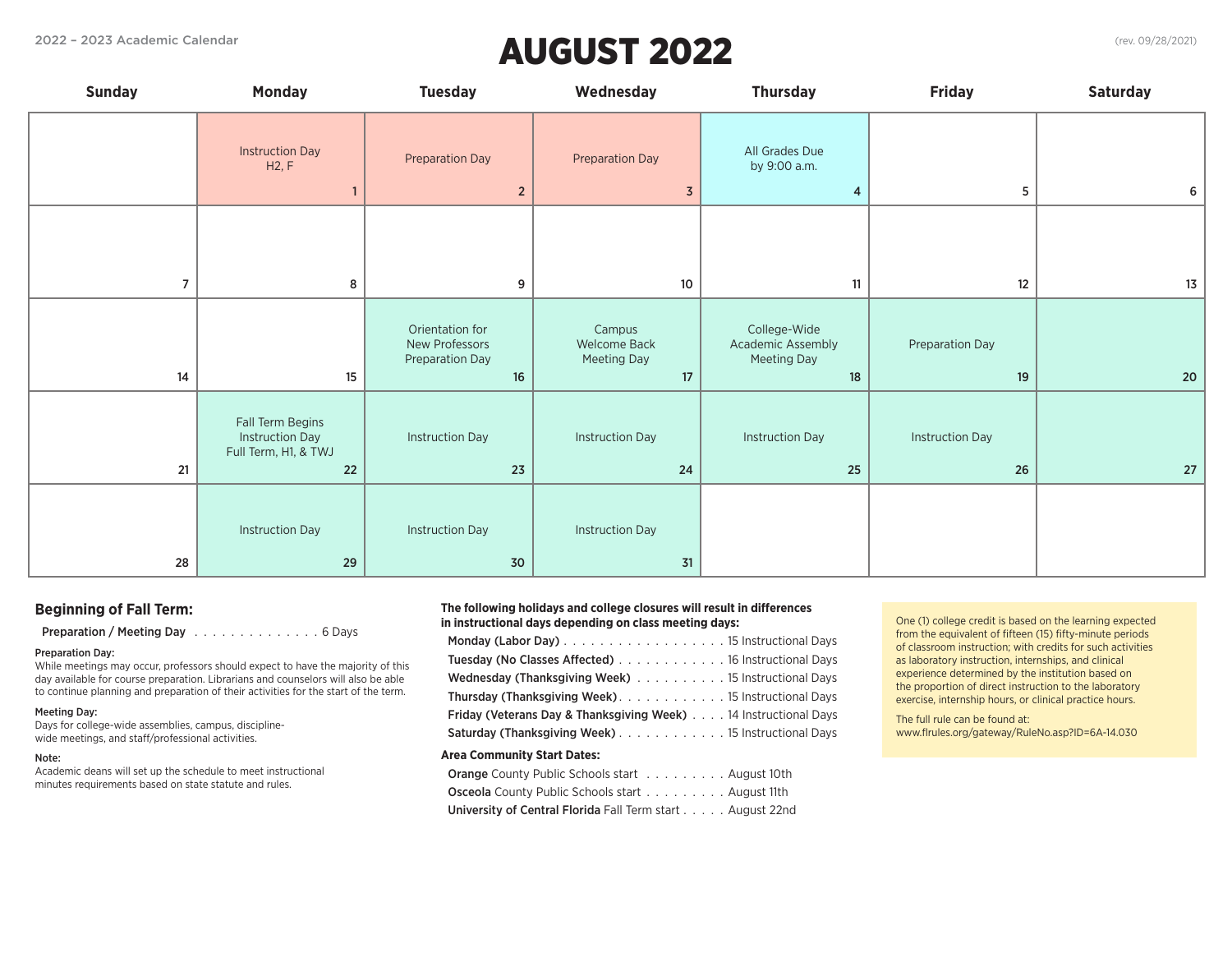# 2022 – 2023 Academic Calendar (rev. 09/28/2021)

| <b>Sunday</b> | <b>Monday</b>                                         | <b>Tuesday</b>               | Wednesday                    | <b>Thursday</b>              | <b>Friday</b>                | <b>Saturday</b> |
|---------------|-------------------------------------------------------|------------------------------|------------------------------|------------------------------|------------------------------|-----------------|
|               |                                                       |                              |                              | <b>Instruction Day</b>       | <b>Instruction Day</b>       |                 |
|               |                                                       |                              |                              | $\mathbf{1}$                 | $\overline{2}$               | 3 <sup>1</sup>  |
|               | Labor Day<br>College Closed                           | <b>Instruction Day</b>       | <b>Instruction Day</b>       | <b>Instruction Day</b>       | <b>Instruction Day</b>       |                 |
| 4             | $\sqrt{5}$                                            | $\bf 6$                      | $\overline{7}$               | 8                            | 9                            | 10 <sup>°</sup> |
| 11            | <b>Instruction Day</b><br><b>LSC Starts</b><br>$12\,$ | <b>Instruction Day</b><br>13 | <b>Instruction Day</b><br>14 | <b>Instruction Day</b><br>15 | <b>Instruction Day</b><br>16 | 17              |
| 18            | <b>Instruction Day</b><br>19                          | <b>Instruction Day</b><br>20 | <b>Instruction Day</b><br>21 | <b>Instruction Day</b><br>22 | <b>Instruction Day</b><br>23 | $24$            |
| 25            | <b>Instruction Day</b><br><b>TWK Start</b><br>26      | <b>Instruction Day</b><br>27 | <b>Instruction Day</b><br>28 | <b>Instruction Day</b><br>29 | <b>Instruction Day</b><br>30 |                 |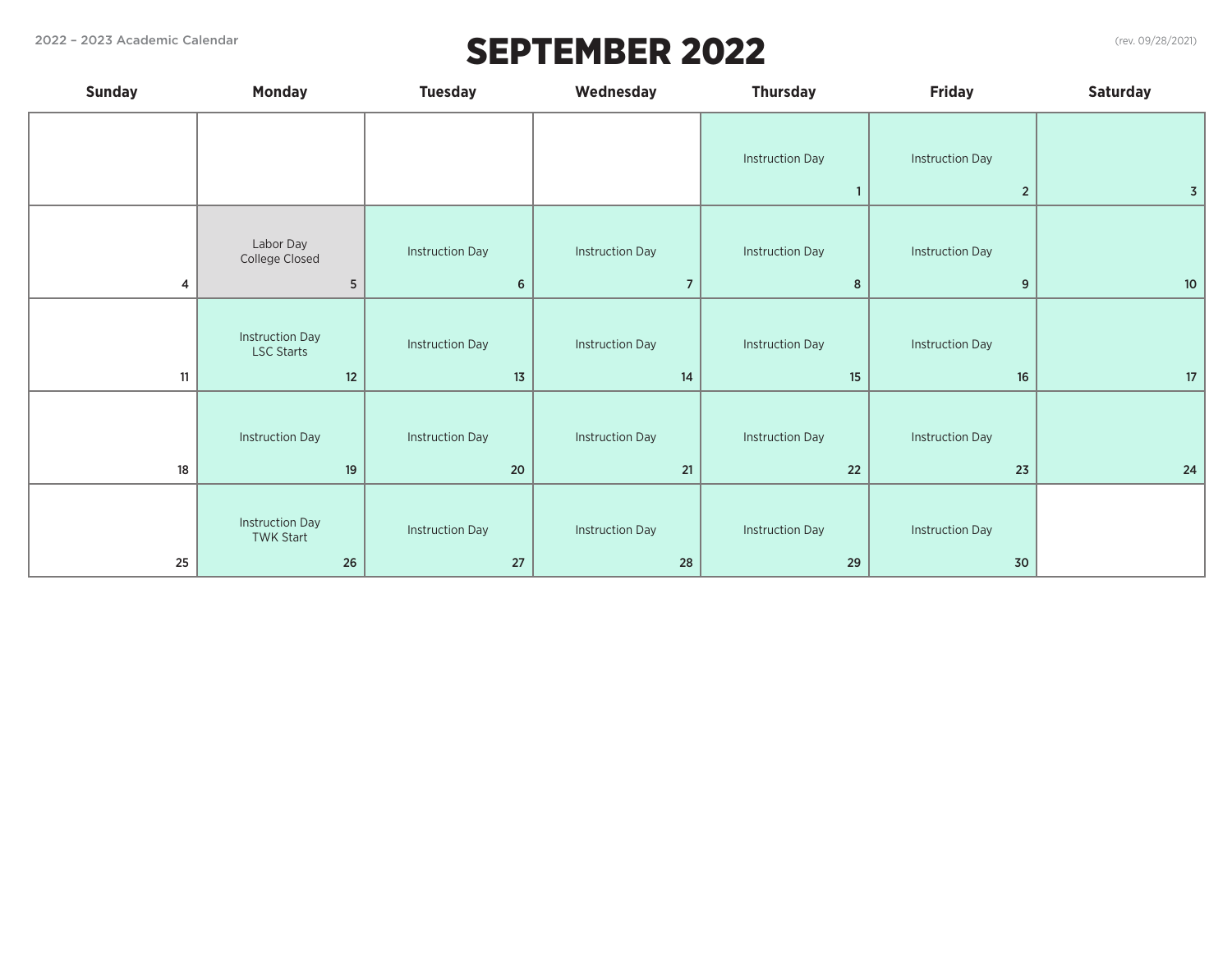# 2022 – 2023 Academic Calendar (rev. 09/28/2021) OCTOBER 2022

| <b>Sunday</b>   | <b>Monday</b>          | <b>Tuesday</b>         | Wednesday              | <b>Thursday</b>                   | <b>Friday</b>                                   | <b>Saturday</b>  |
|-----------------|------------------------|------------------------|------------------------|-----------------------------------|-------------------------------------------------|------------------|
|                 |                        |                        |                        |                                   |                                                 |                  |
|                 |                        |                        |                        |                                   |                                                 |                  |
|                 |                        |                        |                        |                                   |                                                 | $\mathbf{1}$     |
|                 |                        |                        |                        |                                   |                                                 |                  |
|                 | <b>Instruction Day</b> | <b>Instruction Day</b> | <b>Instruction Day</b> | <b>Instruction Day</b>            | <b>Instruction Day</b>                          |                  |
| $\overline{2}$  | $\overline{3}$         | $\overline{4}$         | 5 <sub>5</sub>         | $6\phantom{1}6$                   | $\overline{7}$                                  | $\boldsymbol{8}$ |
|                 |                        |                        |                        |                                   |                                                 |                  |
|                 | <b>Instruction Day</b> | <b>Instruction Day</b> | <b>Instruction Day</b> | <b>Instruction Day</b><br>H1 Ends | <b>Instruction Day</b><br>H <sub>2</sub> Starts |                  |
| 9               | $10\,$                 | 11                     | 12                     | $13$                              | 14                                              | $15\,$           |
|                 |                        |                        |                        |                                   |                                                 |                  |
|                 | <b>Instruction Day</b> | <b>Instruction Day</b> | <b>Instruction Day</b> | <b>Instruction Day</b>            | <b>Instruction Day</b>                          |                  |
| $16\,$          | $17\,$                 | $18\,$                 | $19$                   | 20                                | 21                                              | $22\,$           |
|                 |                        |                        |                        |                                   |                                                 |                  |
|                 | <b>Instruction Day</b> | <b>Instruction Day</b> | <b>Instruction Day</b> | <b>Instruction Day</b>            | <b>Instruction Day</b>                          |                  |
| 23              | 24                     | 25                     | 26                     | $27\,$                            | 28                                              | 29               |
|                 |                        |                        |                        |                                   |                                                 |                  |
| <b>TWJ Ends</b> | <b>Instruction Day</b> |                        |                        |                                   |                                                 |                  |
| $30$            | $31$                   |                        |                        |                                   |                                                 |                  |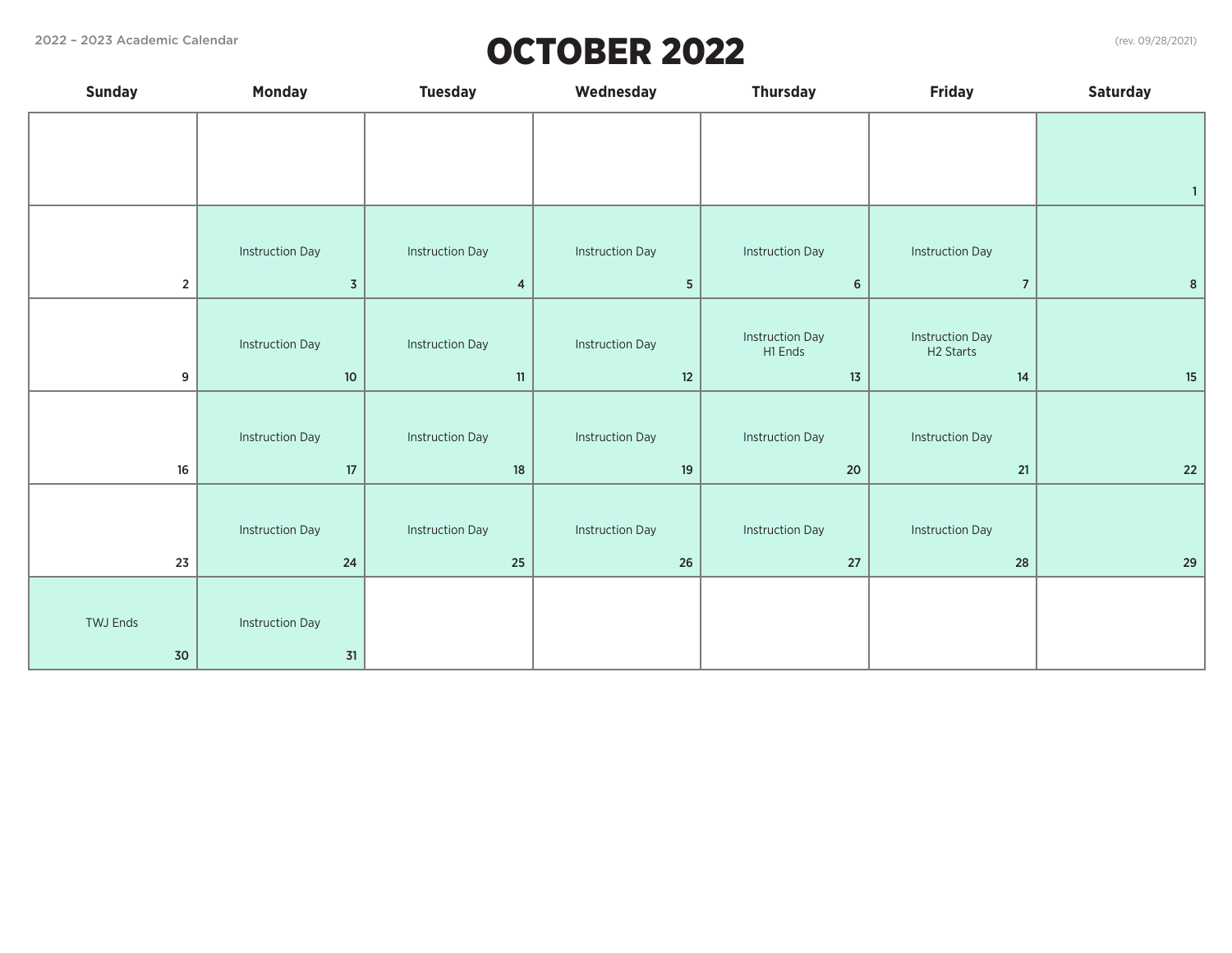# 2022 – 2023 Academic Calendar (rev. 09/28/2021) NOVEMBER 2022

|  |  | (rev. 09/28/2021) |
|--|--|-------------------|
|--|--|-------------------|

| <b>Sunday</b>                                   | <b>Monday</b>                            | <b>Tuesday</b>               | Wednesday                                       | <b>Thursday</b>                                 | <b>Friday</b>                                   | <b>Saturday</b>                                     |
|-------------------------------------------------|------------------------------------------|------------------------------|-------------------------------------------------|-------------------------------------------------|-------------------------------------------------|-----------------------------------------------------|
|                                                 |                                          | <b>Instruction Day</b>       | <b>Instruction Day</b><br>$\overline{2}$        | <b>Instruction Day</b><br>$\overline{3}$        | <b>Instruction Day</b><br>4                     | 5                                                   |
| LSC Ends<br>6                                   | <b>Instruction Day</b><br>$\overline{7}$ | <b>Instruction Day</b><br>8  | <b>Instruction Day</b><br>9                     | <b>Instruction Day</b><br>10                    | Veterans Day<br>Preparation Day<br>11           | 12                                                  |
| 13                                              | <b>Instruction Day</b><br>$14$           | <b>Instruction Day</b><br>15 | <b>Instruction Day</b><br>16                    | <b>Instruction Day</b><br>17                    | <b>Instruction Day</b><br>18                    | 19                                                  |
| 20                                              | <b>Instruction Day</b><br>21             | <b>Instruction Day</b><br>22 | Thanksgiving<br>Holiday<br>College Closed<br>23 | Thanksgiving<br>Holiday<br>College Closed<br>24 | Thanksgiving<br>Holiday<br>College Closed<br>25 | Thanksgiving<br>Holiday<br>College Closed<br>$26\,$ |
| Thanksgiving<br>Holiday<br>College Closed<br>27 | <b>Instruction Day</b><br>28             | <b>Instruction Day</b><br>29 | <b>Instruction Day</b><br>30                    |                                                 |                                                 |                                                     |

### Preparation Day:

While meetings may occur, professors should expect to have the majority of this day available for course preparation. Librarians and counselors will also be able to continue planning and preparation of their activities for the start of the term.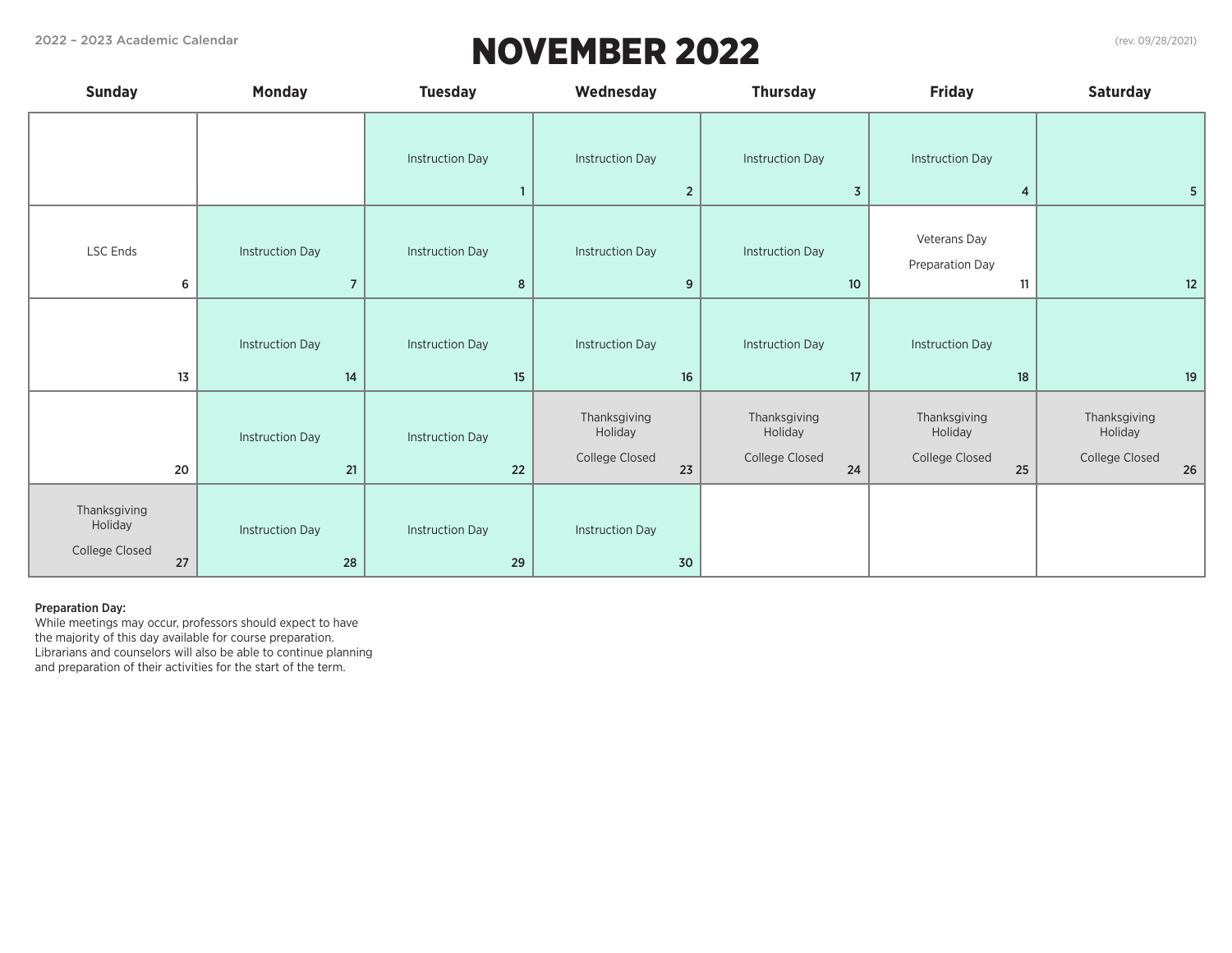# 2022 – 2023 Academic Calendar (rev. 09/28/2021)

| (rev. 09/28/2021) |
|-------------------|
|-------------------|

| <b>Sunday</b>        | <b>Monday</b>                                       | <b>Tuesday</b>           | Wednesday                     | <b>Thursday</b>                        | <b>Friday</b>                            | <b>Saturday</b>        |
|----------------------|-----------------------------------------------------|--------------------------|-------------------------------|----------------------------------------|------------------------------------------|------------------------|
|                      |                                                     |                          |                               | <b>Instruction Day</b><br>$\mathbf{1}$ | <b>Instruction Day</b><br>$\overline{2}$ | $\overline{3}$         |
| 4                    | Final Exams<br>${\mathbf 5}$                        | Final Exams<br>6         | Final Exams<br>$\overline{7}$ | Final Exams<br>8                       | Final Exams<br>9                         | Final Exams<br>10      |
| Final Exams<br>11    | Grades Due by<br>9:00 a.m.<br>Preparation Day<br>12 | $13\,$                   | 14                            | $15\phantom{.0}$                       | 16                                       | 17                     |
| 18                   | 19                                                  | 20                       | College Closed<br>21          | College Closed<br>$22\,$               | College Closed<br>23                     | College Closed<br>$24$ |
| College Closed<br>25 | College Closed<br>$26\,$                            | College Closed<br>$27\,$ | College Closed<br>28          | College Closed<br>$29\,$               | College Closed<br>$30$                   | College Closed<br>$31$ |

### Preparation Day:

While meetings may occur, professors should expect to have the majority of this day available for course preparation. Librarians and counselors will also be able to continue planning and preparation of their activities for the start of the term.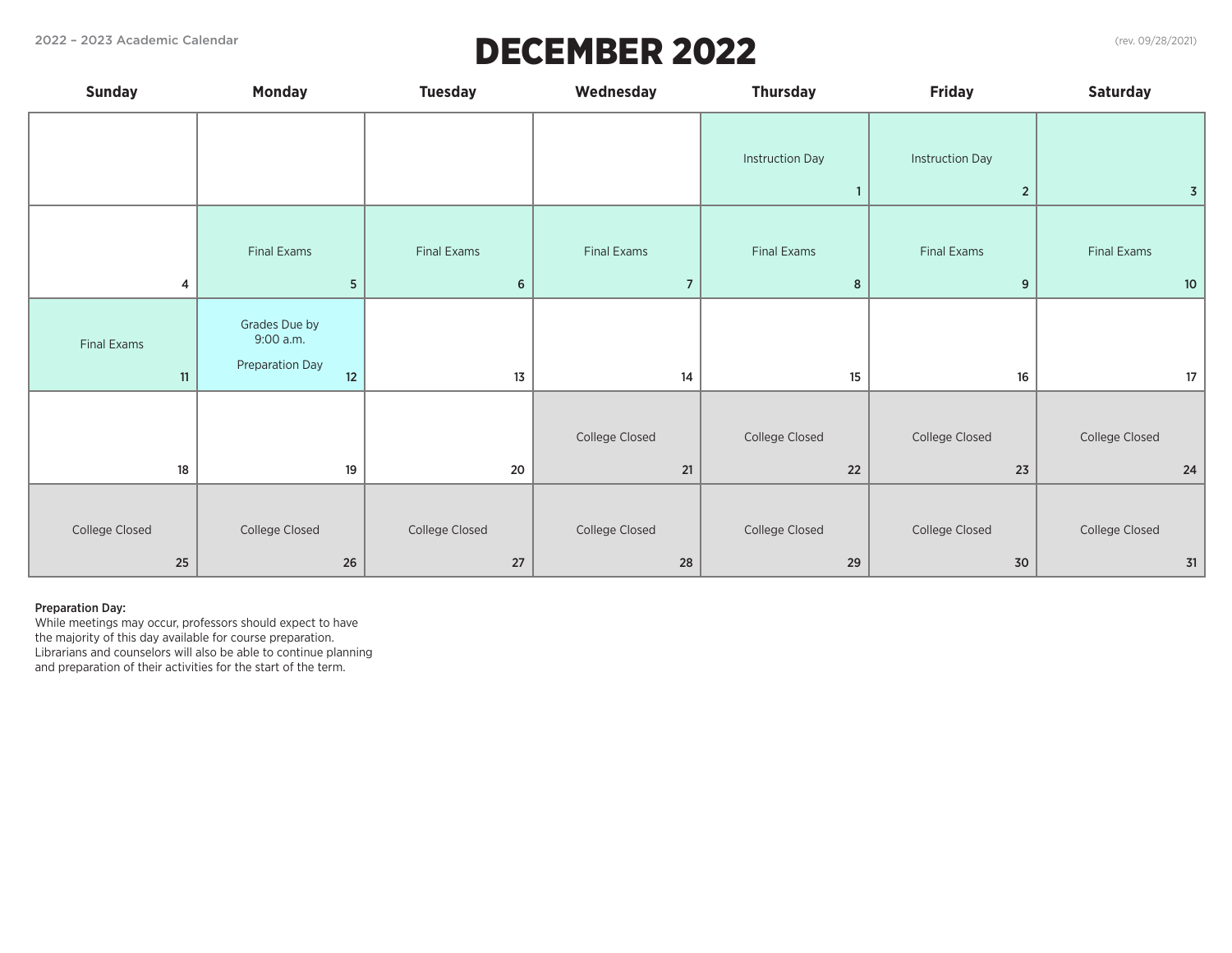# 2022 – 2023 Academic Calendar (rev. 09/28/2021) JANUARY 2023

| <b>Sunday</b>                    | <b>Monday</b>                                                           | <b>Tuesday</b>                   | Wednesday                    | <b>Thursday</b>               | <b>Friday</b>                | <b>Saturday</b> |
|----------------------------------|-------------------------------------------------------------------------|----------------------------------|------------------------------|-------------------------------|------------------------------|-----------------|
| New Year's Day<br>College Closed | College Opens<br>$\overline{2}$                                         | 3                                | 4                            | Meeting Day<br>$\overline{5}$ | Preparation Day<br>6         | $\overline{7}$  |
| 8                                | Spring Term Begins<br><b>Instruction Day</b><br>Full Term, H1, TWJ<br>9 | <b>Instruction Day</b><br>10     | <b>Instruction Day</b><br>11 | <b>Instruction Day</b><br>12  | <b>Instruction Day</b><br>13 | 14              |
| 15                               | Martin Luther<br>King Jr. Day<br>College Closed<br>$16\,$               | <b>Instruction Day</b><br>$17\,$ | <b>Instruction Day</b><br>18 | <b>Instruction Day</b><br>19  | <b>Instruction Day</b><br>20 | 21              |
| 22                               | <b>Instruction Day</b><br><b>LSC Starts</b><br>23                       | <b>Instruction Day</b><br>24     | <b>Instruction Day</b><br>25 | <b>Instruction Day</b><br>26  | <b>Instruction Day</b><br>27 | 28              |
| 29                               | <b>Instruction Day</b><br>30                                            | <b>Instruction Day</b><br>31     |                              |                               |                              |                 |

### **Beginning of Spring Term:**

Preparation / Meeting Day 4. Access 2014 Pays

#### Preparation Day:

While meetings may occur, professors should expect to have the majority of this day available for course preparation. Librarians and counselors will also be able to continue planning and preparation of their activities for the start of the term.

#### Meeting Day:

Days for college-wide assemblies, campus, disciplinewide meetings, and staff/professional activities.

#### Note:

Academic deans will set up the schedule to meet instructional minutes requirements based on state statute and rules.

#### **The following holidays and college closures will result in differences in instructional days depending on class meeting days:**

| Monday (Martin Luther King Jr. Day) 14 instructional days   |
|-------------------------------------------------------------|
| Tuesday (No Classes Affected) 15 instructional days         |
| Wednesday (No Classes Affected) 15 instructional days       |
| <b>Thursday (No Classes Affected)</b> 15 instructional days |
| Friday (Learning Day) 14 instructional days                 |
| <b>Saturday (No Classes Affected)</b> 15 instructional days |
| One Full Week in March (Mon. - Sun.) Spring Break           |
|                                                             |

### **Area Community Start Dates:**

| <b>Orange</b> County Public Schools January 4       |  |  |  |  |  |
|-----------------------------------------------------|--|--|--|--|--|
| <b>Osceola</b> County Public Schools January 3      |  |  |  |  |  |
| University of Central Florida Spring Term January 9 |  |  |  |  |  |

One (1) college credit is based on the learning expected from the equivalent of fifteen (15) fifty-minute periods of classroom instruction; with credits for such activities as laboratory instruction, internships, and clinical experience determined by the institution based on the proportion of direct instruction to the laboratory exercise, internship hours, or clinical practice hours.

The full rule can be found at: www.flrules.org/gateway/RuleNo.asp?ID=6A-14.030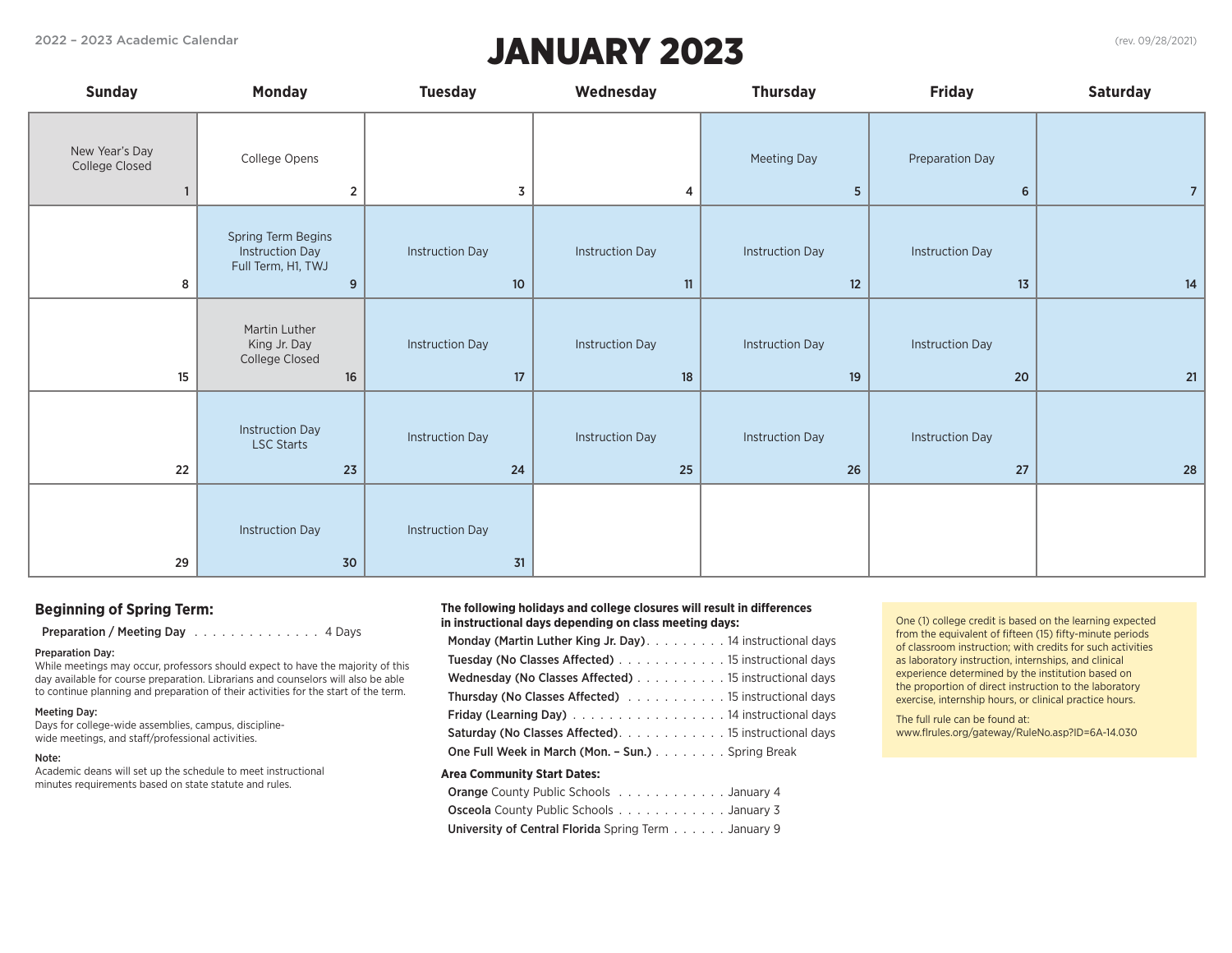# 2022 – 2023 Academic Calendar (rev. 09/28/2021) FEBRUARY 2023

| <b>Sunday</b>  | <b>Monday</b>                                     | <b>Tuesday</b>                           | Wednesday                                | <b>Thursday</b>                          | <b>Friday</b>                            | <b>Saturday</b> |
|----------------|---------------------------------------------------|------------------------------------------|------------------------------------------|------------------------------------------|------------------------------------------|-----------------|
|                |                                                   |                                          | <b>Instruction Day</b><br>$\blacksquare$ | <b>Instruction Day</b><br>$\overline{2}$ | <b>Instruction Day</b><br>$\overline{3}$ | 4               |
| 5              | <b>Instruction Day</b><br>$\boldsymbol{6}$        | <b>Instruction Day</b><br>$\overline{7}$ | <b>Instruction Day</b><br>8              | <b>Instruction Day</b><br>9              | Learning Day<br>Meeting Day<br>10        | 11              |
| 12             | <b>Instruction Day</b><br><b>TWK Starts</b><br>13 | <b>Instruction Day</b><br>14             | <b>Instruction Day</b><br>15             | <b>Instruction Day</b><br>16             | Instruction Day<br>17                    | 18              |
| 19             | <b>Instruction Day</b><br>$20\,$                  | <b>Instruction Day</b><br>21             | <b>Instruction Day</b><br>22             | <b>Instruction Day</b><br>23             | <b>Instruction Day</b><br>24             | 25              |
| TWJ Ends<br>26 | <b>Instruction Day</b><br><b>LSC Ends</b><br>27   | <b>Instruction Day</b><br>28             |                                          |                                          |                                          |                 |

#### Meeting Day:

Days for college-wide assemblies, campus, disciplinewide meetings, and staff/professional activities.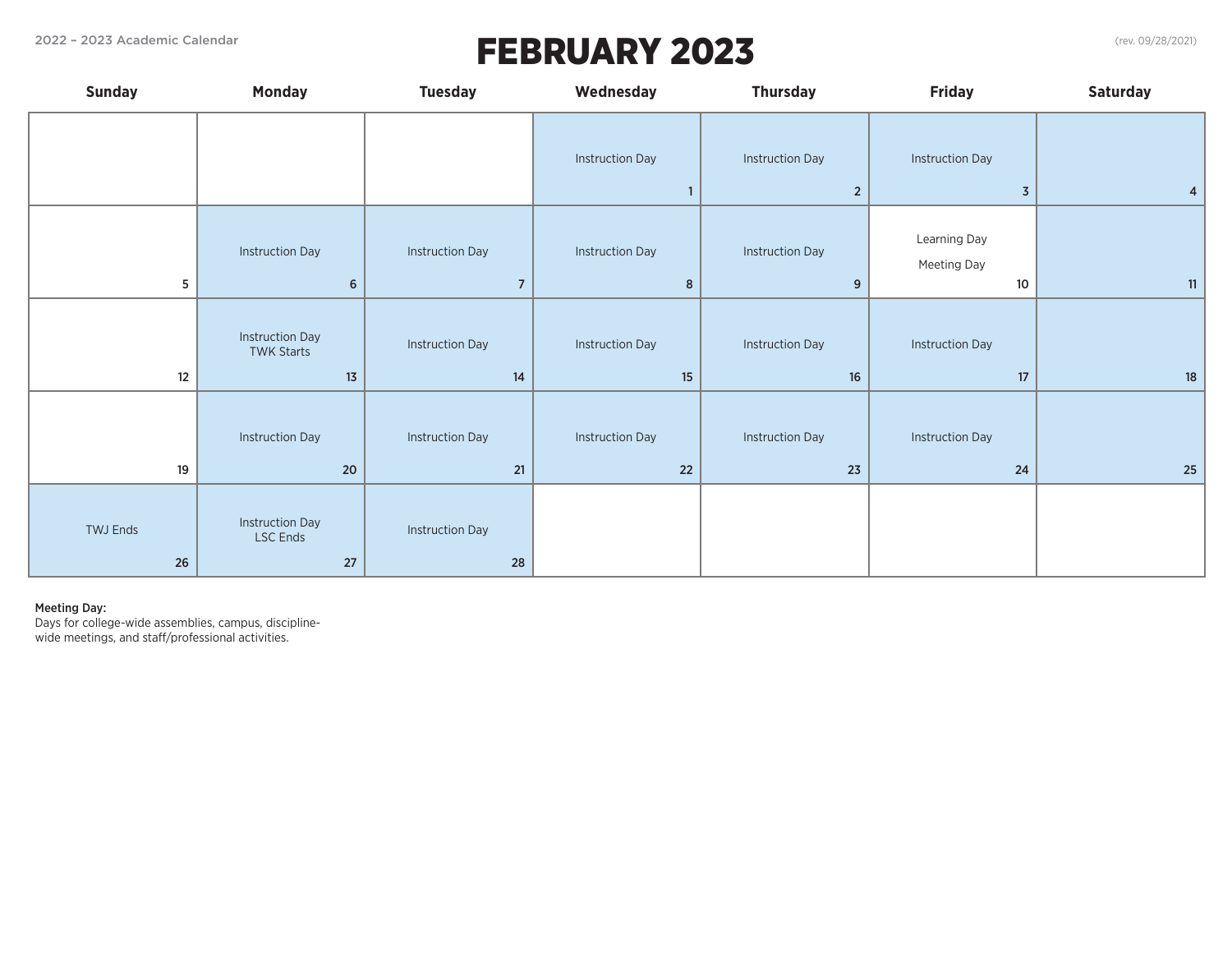# 2022 – 2023 Academic Calendar (rev. 09/28/2021) MARCH 2023

| <b>Sunday</b>                        | <b>Monday</b>                                | <b>Tuesday</b>                           | Wednesday                              | <b>Thursday</b>                                                   | <b>Friday</b>                            | <b>Saturday</b>                      |
|--------------------------------------|----------------------------------------------|------------------------------------------|----------------------------------------|-------------------------------------------------------------------|------------------------------------------|--------------------------------------|
|                                      |                                              |                                          | <b>Instruction Day</b><br>H1 Ends<br>1 | <b>Instruction Day</b><br>H <sub>2</sub> Starts<br>$\overline{2}$ | <b>Instruction Day</b><br>$\overline{3}$ | $\overline{4}$                       |
| 5                                    | <b>Instruction Day</b><br>6                  | <b>Instruction Day</b><br>$\overline{7}$ | <b>Instruction Day</b><br>8            | <b>Instruction Day</b><br>9                                       | <b>Instruction Day</b><br>10             | 11                                   |
| 12                                   | Spring Break<br>College Closed<br>13         | Spring Break<br>College Closed<br>14     | Spring Break<br>College Closed<br>15   | Spring Break<br>College Closed<br>16                              | Spring Break<br>College Closed<br>17     | Spring Break<br>College Closed<br>18 |
| Spring Break<br>College Closed<br>19 | <b>Instruction Day</b><br>20                 | <b>Instruction Day</b><br>21             | <b>Instruction Day</b><br>22           | <b>Instruction Day</b><br>23                                      | <b>Instruction Day</b><br>24             | 25                                   |
| Last Day TWJ<br>26                   | <b>Instruction Day</b><br>Last Day LSC<br>27 | <b>Instruction Day</b><br>28             | <b>Instruction Day</b><br>29           | <b>Instruction Day</b><br>30                                      | <b>Instruction Day</b><br>31             |                                      |

## **Spring Break**

| <b>Orange County Public Schools  March 13-17, 2023</b> |  |
|--------------------------------------------------------|--|
| <b>Osceola</b> County Public Schools March 13-17, 2023 |  |
| University of Central Florida March 13-17 2023         |  |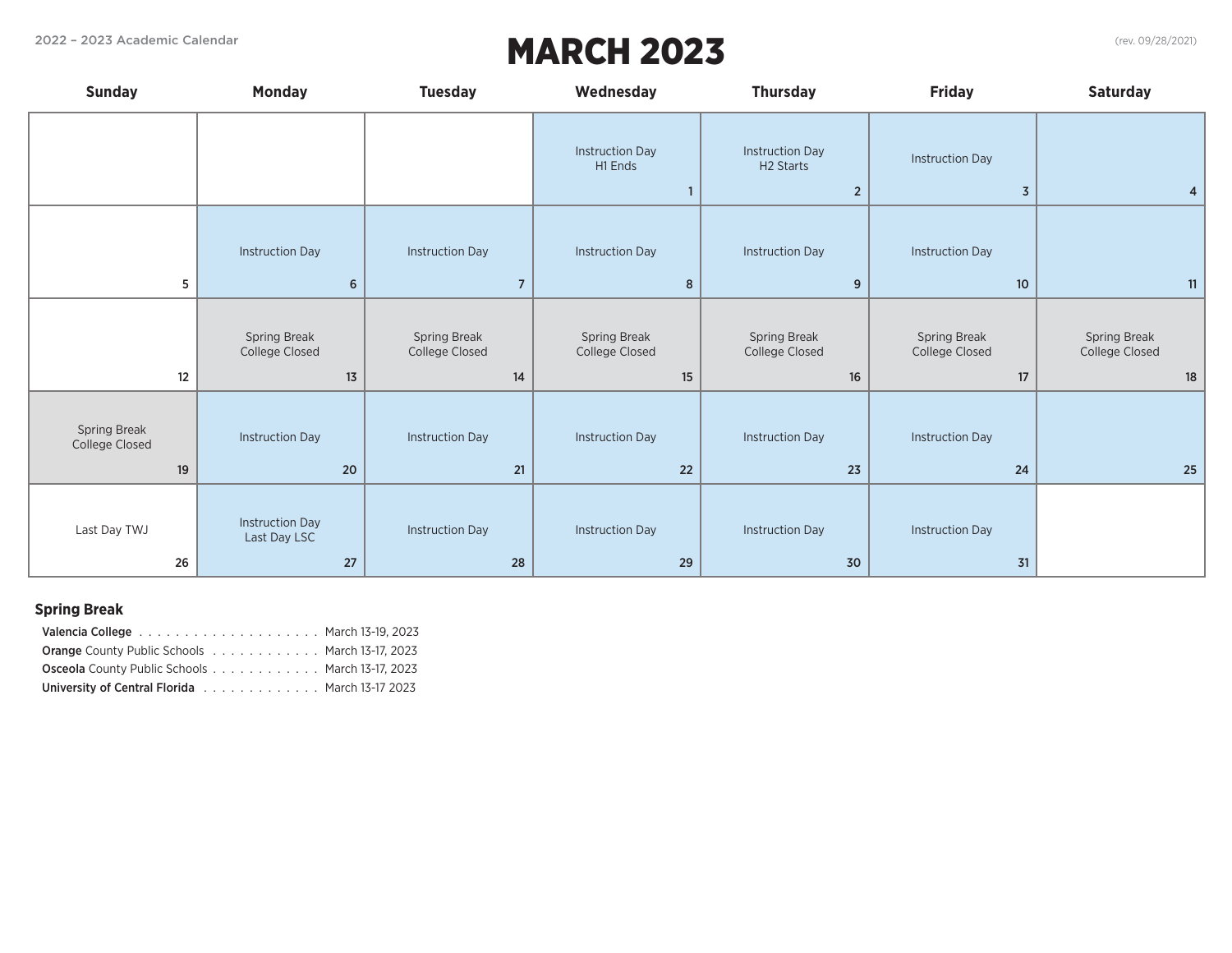## 2022 – 2023 Academic Calendar (rev. 09/28/2021) APRIL 2023

| <b>Sunday</b>      | <b>Monday</b>          | <b>Tuesday</b>         | Wednesday              | <b>Thursday</b>        | <b>Friday</b>          | <b>Saturday</b> |
|--------------------|------------------------|------------------------|------------------------|------------------------|------------------------|-----------------|
|                    |                        |                        |                        |                        |                        |                 |
|                    |                        |                        |                        |                        |                        |                 |
|                    |                        |                        |                        |                        |                        | $\overline{1}$  |
|                    |                        |                        |                        |                        |                        |                 |
|                    | <b>Instruction Day</b> | <b>Instruction Day</b> | <b>Instruction Day</b> | <b>Instruction Day</b> | <b>Instruction Day</b> |                 |
| $\overline{2}$     | $\overline{3}$         | $\overline{4}$         | $5\phantom{.0}$        | $\,$ 6 $\,$            | $\overline{7}$         | $\bf 8$         |
|                    |                        |                        |                        |                        |                        |                 |
|                    | <b>Instruction Day</b> | <b>Instruction Day</b> | <b>Instruction Day</b> | <b>Instruction Day</b> | <b>Instruction Day</b> |                 |
| 9                  | $10$                   | 11                     | 12                     | $13$                   | $14$                   | $15\,$          |
|                    |                        |                        |                        |                        |                        |                 |
|                    | <b>Instruction Day</b> | <b>Instruction Day</b> | <b>Instruction Day</b> | <b>Instruction Day</b> | <b>Instruction Day</b> |                 |
| $16\,$             | $17\,$                 | $18\,$                 | $19$                   | $20\,$                 | $21$                   | $22$            |
|                    |                        |                        |                        |                        |                        |                 |
|                    | <b>Final Exams</b>     | <b>Final Exams</b>     | <b>Final Exams</b>     | Final Exams            | Final Exams            | Final Exams     |
| 23                 | $24\,$                 | 25                     | 26                     | 27                     | 28                     | 29              |
|                    |                        |                        |                        |                        |                        |                 |
| <b>Final Exams</b> |                        |                        |                        |                        |                        |                 |
| 30                 |                        |                        |                        |                        |                        |                 |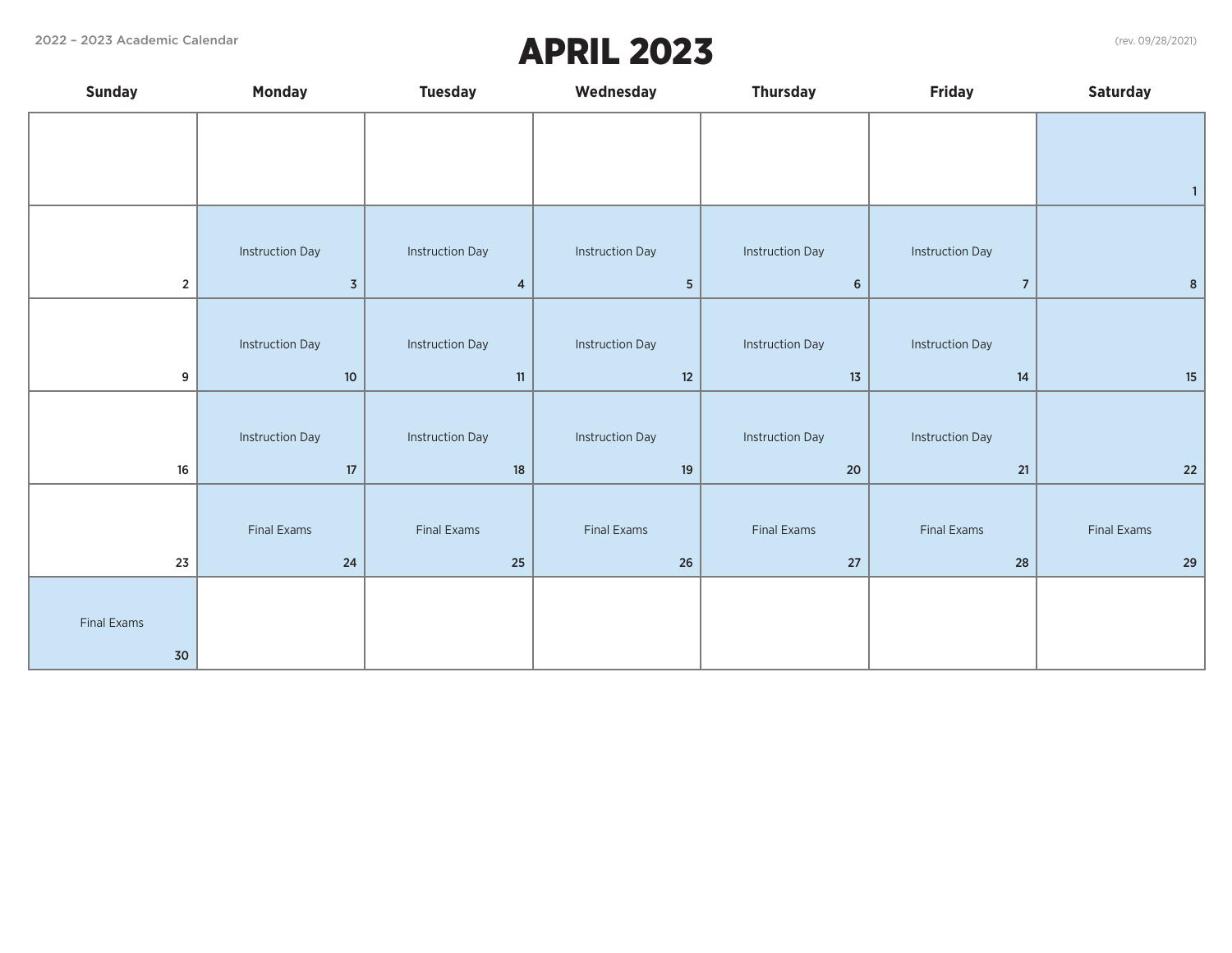# MAY 2023

| <b>Sunday</b>                                  | <b>Monday</b>                                            | <b>Tuesday</b>                          | Wednesday                                            | <b>Thursday</b>                           | <b>Friday</b>                           | <b>Saturday</b> |
|------------------------------------------------|----------------------------------------------------------|-----------------------------------------|------------------------------------------------------|-------------------------------------------|-----------------------------------------|-----------------|
|                                                | Grades Due by<br>9:00 a.m.<br>Preparation Day            | $\overline{2}$                          | 3                                                    | Meeting Day<br>H1, Full<br>$\overline{4}$ | Preparation Day<br>5                    | 6 <sup>1</sup>  |
| Commencement<br><b>Meeting Day</b><br>H1, Full | <b>Instruction Day</b><br>(Full Term, H1,<br>& TWJ)<br>8 | <b>Instruction Day</b><br>(H1, F)<br>9  | <b>Instruction Day</b><br>(H1, F)<br>10 <sup>°</sup> | <b>Instruction Day</b><br>(H1, F)<br>11   | <b>Instruction Day</b><br>(H1, F)<br>12 | 13              |
| 14                                             | <b>Instruction Day</b><br>(H1, F)<br>15                  | <b>Instruction Day</b><br>(H1, F)<br>16 | <b>Instruction Day</b><br>(H1, F)<br>17              | <b>Instruction Day</b><br>(H1, F)<br>18   | <b>Instruction Day</b><br>(H1, F)<br>19 | 20 <sub>2</sub> |
| 21                                             | <b>Instruction Day</b><br>(H1, F)<br>22                  | <b>Instruction Day</b><br>(H1, F)<br>23 | <b>Instruction Day</b><br>(H1, F)<br>24              | <b>Instruction Day</b><br>(H1, F)<br>25   | <b>Instruction Day</b><br>(H1, F)<br>26 | 27              |
| 28                                             | <b>Memorial Day</b><br>College Closed<br>29              | <b>Instruction Day</b><br>(H1, F)<br>30 | <b>Instruction Day</b><br>(H1, F)<br>31              |                                           |                                         |                 |

### **Beginning of Summer Term:**

### Preparation / Meeting Day(s)

### Preparation Day:

While meetings may occur, professors should expect to have the majority of this day available for course preparation. Librarians and counselors will also be able to continue planning and preparation of their activities for the start of the term.

#### Meeting Day:

Days for college-wide assemblies, campus, disciplinewide meetings, and staff/professional activities.

### Note:

Academic deans will set up the schedule to meet instructional minutes requirements based on state statute and rules.

#### **The following holidays and college closures will result in differences in instructional days depending on class meeting days:**

| Monday (Memorial Day, Juneteenth Day) 11 instructional days |  |
|-------------------------------------------------------------|--|
| <b>Tuesday (Independence Day)</b> 12 instructional days     |  |
| Wednesday (No Classes Affected) 12 instructional days       |  |
| <b>Thursday (No Classes Affected)</b> 12 instructional days |  |
| <b>Friday (No Classes Affected)</b> 12 instructional days   |  |
| Saturday (No Classes Affected) 12 instructional days        |  |

#### Final Examinations:

Classes will have final examinations during the last class period (or during the last two class periods, at the discretion of the professor).

#### **Area Community Start Dates:**

Orange County Public Schools Last Day . . . . . . . May 26th Osceola County Public Schools Last Day Navission May 26th University of Central Florida Summer Term Start . . May 15th

One (1) college credit is based on the learning expected from the equivalent of fifteen (15) fifty-minute periods of classroom instruction; with credits for such activities as laboratory instruction, internships, and clinical experience determined by the institution based on the proportion of direct instruction to the laboratory exercise, internship hours, or clinical practice hours.

The full rule can be found at: www.flrules.org/gateway/RuleNo.asp?ID=6A-14.030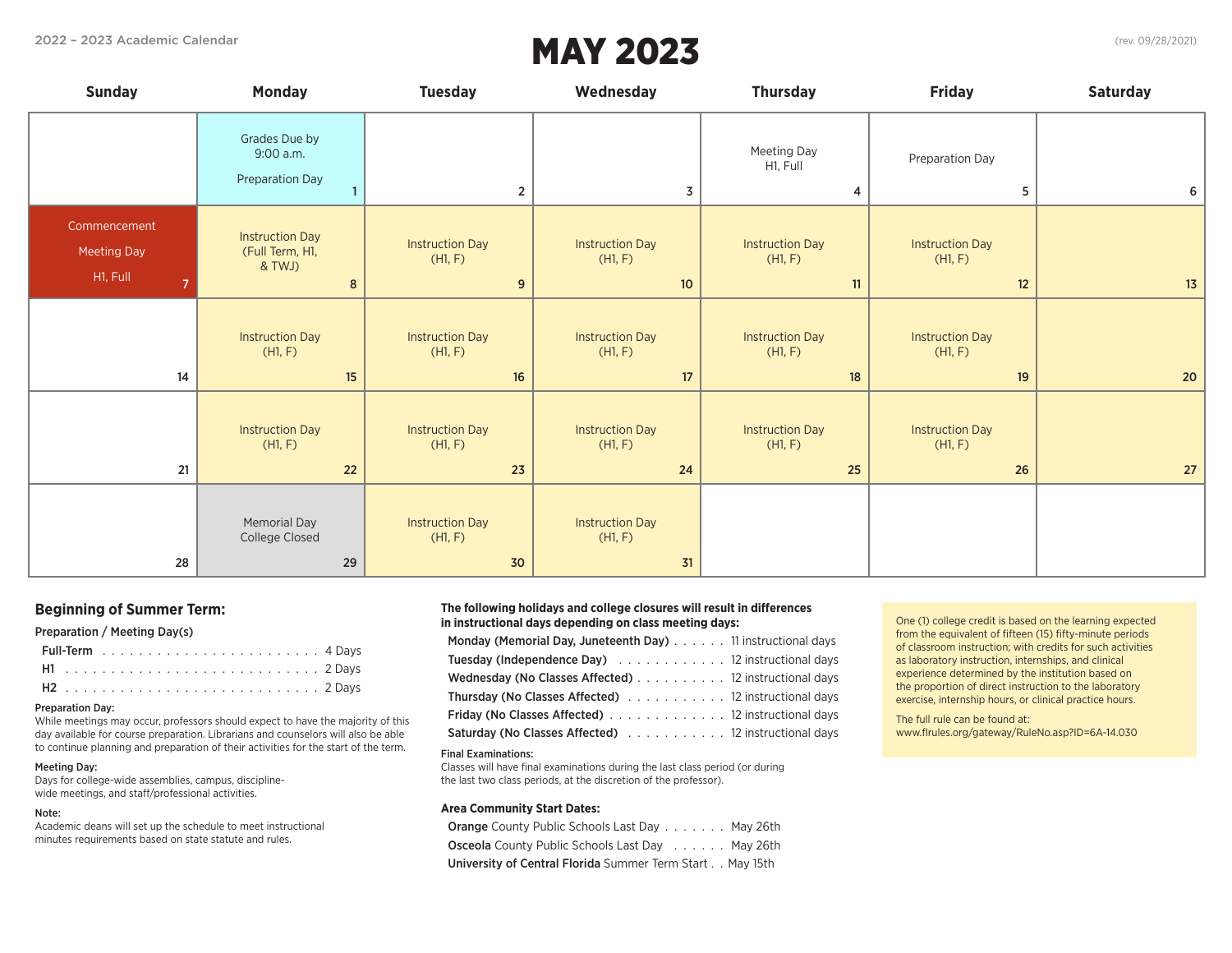# JUNE 2023

| <b>Sunday</b>  | <b>Monday</b>                                                | <b>Tuesday</b>                                                         | Wednesday                                           | <b>Thursday</b>                         | <b>Friday</b>                                                    | <b>Saturday</b> |
|----------------|--------------------------------------------------------------|------------------------------------------------------------------------|-----------------------------------------------------|-----------------------------------------|------------------------------------------------------------------|-----------------|
|                |                                                              |                                                                        |                                                     | <b>Instruction Day</b><br>(H1, F)       | <b>Instruction Day</b><br>(H1, F)<br>$2^{\circ}$                 | $\overline{3}$  |
| $\overline{4}$ | <b>Instruction Day</b><br>(H1, F)<br>5                       | <b>Instruction Day</b><br>H1, F<br><b>TWK Start</b><br>$6\overline{6}$ | <b>Instruction Day</b><br>(H1, F)<br>$\overline{7}$ | <b>Instruction Day</b><br>(H1, F)<br>8  | <b>Instruction Day</b><br>(H1, F)<br>9                           | 10 <sup>°</sup> |
| 11             | <b>Instruction Day</b><br>(H1, F)<br>12                      | <b>Instruction Day</b><br>(H1, F)<br>13                                | <b>Instruction Day</b><br>(H1, F)<br>14             | <b>Instruction Day</b><br>(H1, F)<br>15 | <b>Instruction Day F</b><br>Last Day H1,<br>Meeting Day H2<br>16 | 17              |
| 18             | Juneteenth Day<br>Preparation Day<br>F, H <sub>2</sub><br>19 | <b>Instruction Day</b><br>F, H2 Starts<br><b>H1 Grades Due</b><br>20   | <b>Instruction Day</b><br>(H2, F)<br>21             | <b>Instruction Day</b><br>(H2, F)<br>22 | <b>Instruction Day</b><br>(H2, F)<br>23                          | 24              |
| 25             | <b>Instruction Day</b><br>(H2, F)<br>26                      | <b>Instruction Day</b><br>(H2, F)<br>27                                | <b>Instruction Day</b><br>(H2, F)<br>28             | <b>Instruction Day</b><br>(H2, F)<br>29 | <b>Instruction Day</b><br>(H2, F)<br>30                          |                 |

### Preparation Day:

While meetings may occur, professors should expect to have the majority of this day available for course preparation. Librarians and counselors will also be able to continue planning and preparation of their activities for the start of the term.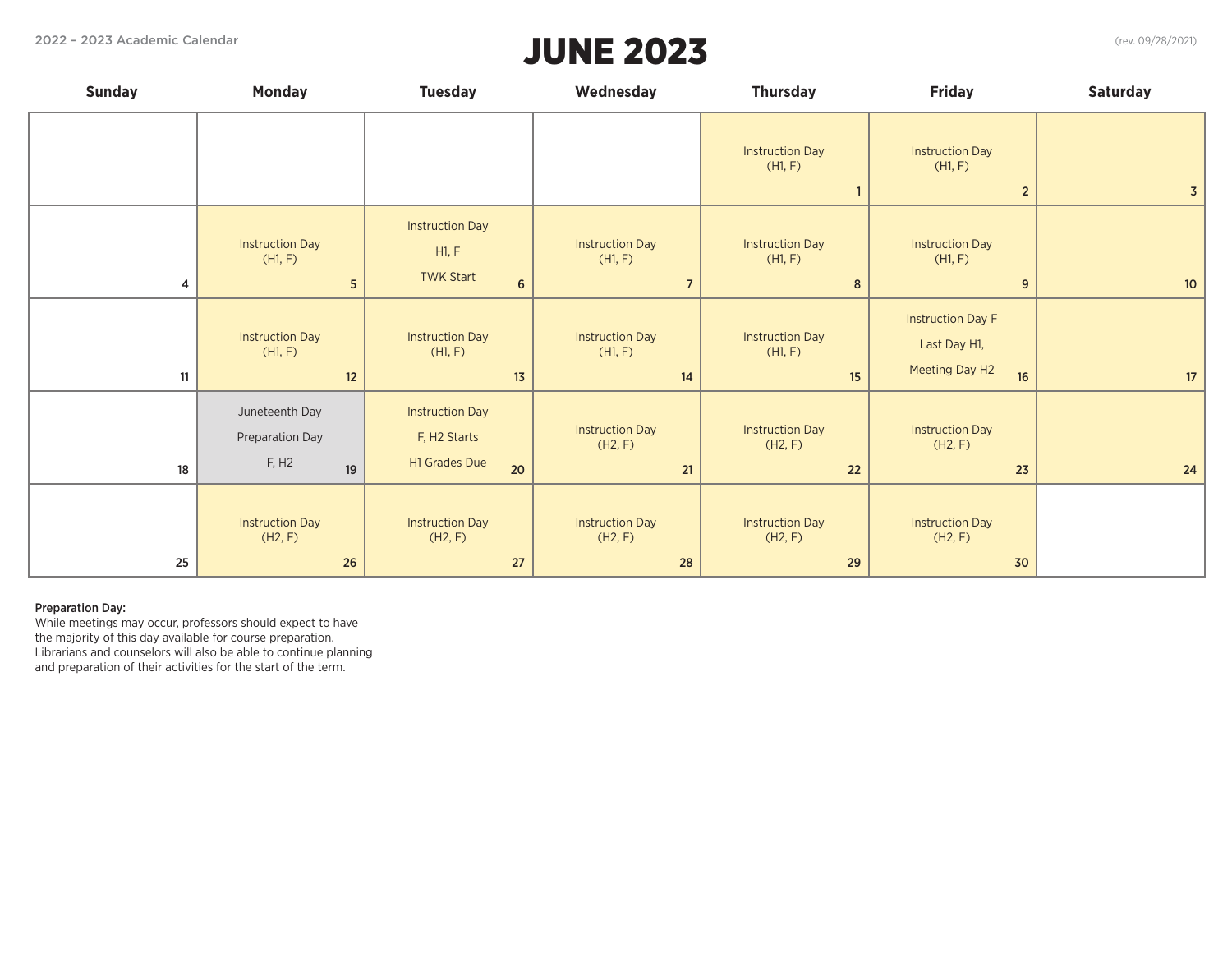## JULY 2023

| <b>Sunday</b>   | <b>Monday</b>                           | <b>Tuesday</b>                     | Wednesday                         | <b>Thursday</b>                   | <b>Friday</b>                     | <b>Saturday</b> |
|-----------------|-----------------------------------------|------------------------------------|-----------------------------------|-----------------------------------|-----------------------------------|-----------------|
|                 |                                         |                                    |                                   |                                   |                                   |                 |
|                 |                                         |                                    |                                   |                                   |                                   |                 |
|                 |                                         |                                    |                                   |                                   |                                   | $\overline{1}$  |
| <b>TWJ Ends</b> | <b>Instruction Day</b><br>(H2, F)       | Independence Day<br>College Closed | <b>Instruction Day</b><br>(H2, F) | <b>Instruction Day</b><br>(H2, F) | <b>Instruction Day</b><br>(H2, F) |                 |
| $2^{\circ}$     | $\overline{3}$                          | $\overline{4}$                     | 5 <sup>5</sup>                    | $6\phantom{1}6$                   | $\overline{7}$                    | $\bf{8}$        |
|                 | <b>Instruction Day</b><br>(H2, F)       | <b>Instruction Day</b><br>(H2, F)  | <b>Instruction Day</b><br>(H2, F) | <b>Instruction Day</b><br>(H2, F) | <b>Instruction Day</b><br>(H2, F) |                 |
| 9               | $10$                                    | 11                                 | 12                                | 13                                | 14                                | 15              |
|                 | <b>Instruction Day</b><br>(H2, F)       | <b>Instruction Day</b><br>(H2, F)  | <b>Instruction Day</b><br>(H2, F) | <b>Instruction Day</b><br>(H2, F) | <b>Instruction Day</b><br>(H2, F) |                 |
| 16              | 17                                      | $18\,$                             | 19                                | 20                                | 21                                | $22$            |
|                 | <b>Instruction Day</b><br>(H2, F)       | <b>Instruction Day</b><br>(H2, F)  | <b>Instruction Day</b><br>(H2, F) | <b>Instruction Day</b><br>(H2, F) | <b>Instruction Day</b><br>(H2, F) |                 |
| 23              | 24                                      | 25                                 | 26                                | $27$                              | 28                                | 29              |
| 30              | <b>Instruction Day</b><br>(H2, F)<br>31 |                                    |                                   |                                   |                                   |                 |